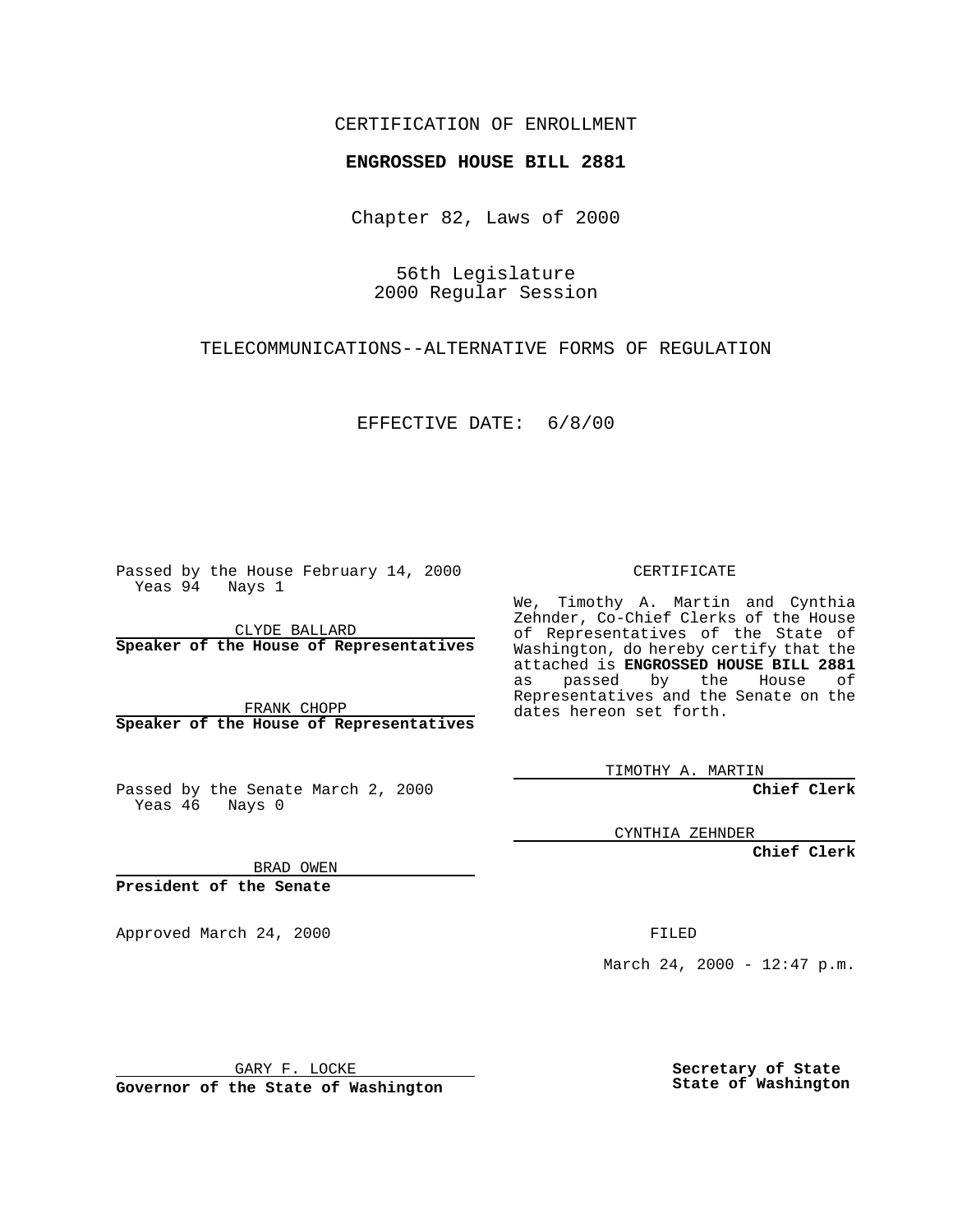## **ENGROSSED HOUSE BILL 2881** \_\_\_\_\_\_\_\_\_\_\_\_\_\_\_\_\_\_\_\_\_\_\_\_\_\_\_\_\_\_\_\_\_\_\_\_\_\_\_\_\_\_\_\_\_\_\_

\_\_\_\_\_\_\_\_\_\_\_\_\_\_\_\_\_\_\_\_\_\_\_\_\_\_\_\_\_\_\_\_\_\_\_\_\_\_\_\_\_\_\_\_\_\_\_

Passed Legislature - 2000 Regular Session

**State of Washington 56th Legislature 2000 Regular Session**

**By** Representatives Crouse, Poulsen and Eickmeyer; by request of Governor Locke

Read first time 01/21/2000. Referred to Committee on Technology, Telecommunications & Energy.

 AN ACT Relating to new procedures for alternative forms of regulation of telecommunications companies; and amending RCW 80.36.135.

BE IT ENACTED BY THE LEGISLATURE OF THE STATE OF WASHINGTON:

 **Sec. 1.** RCW 80.36.135 and 1995 c 110 s 5 are each amended to read as follows:

(1) The legislature declares that:

 (a) Changes in technology and the structure of the telecommunications industry may produce conditions under which traditional rate of return, rate base regulation of telecommunications companies may not in all cases provide the most efficient and effective means of achieving the public policy goals of this state as declared in RCW 80.36.300, this section, and RCW 80.36.145. The commission should be authorized to employ an alternative form of regulation if that alternative is better suited to achieving those policy goals.

 (b) Because of the great diversity in the scope and type of services provided by telecommunications companies, alternative regulatory arrangements that meet the varying circumstances of different companies and their ratepayers may be desirable.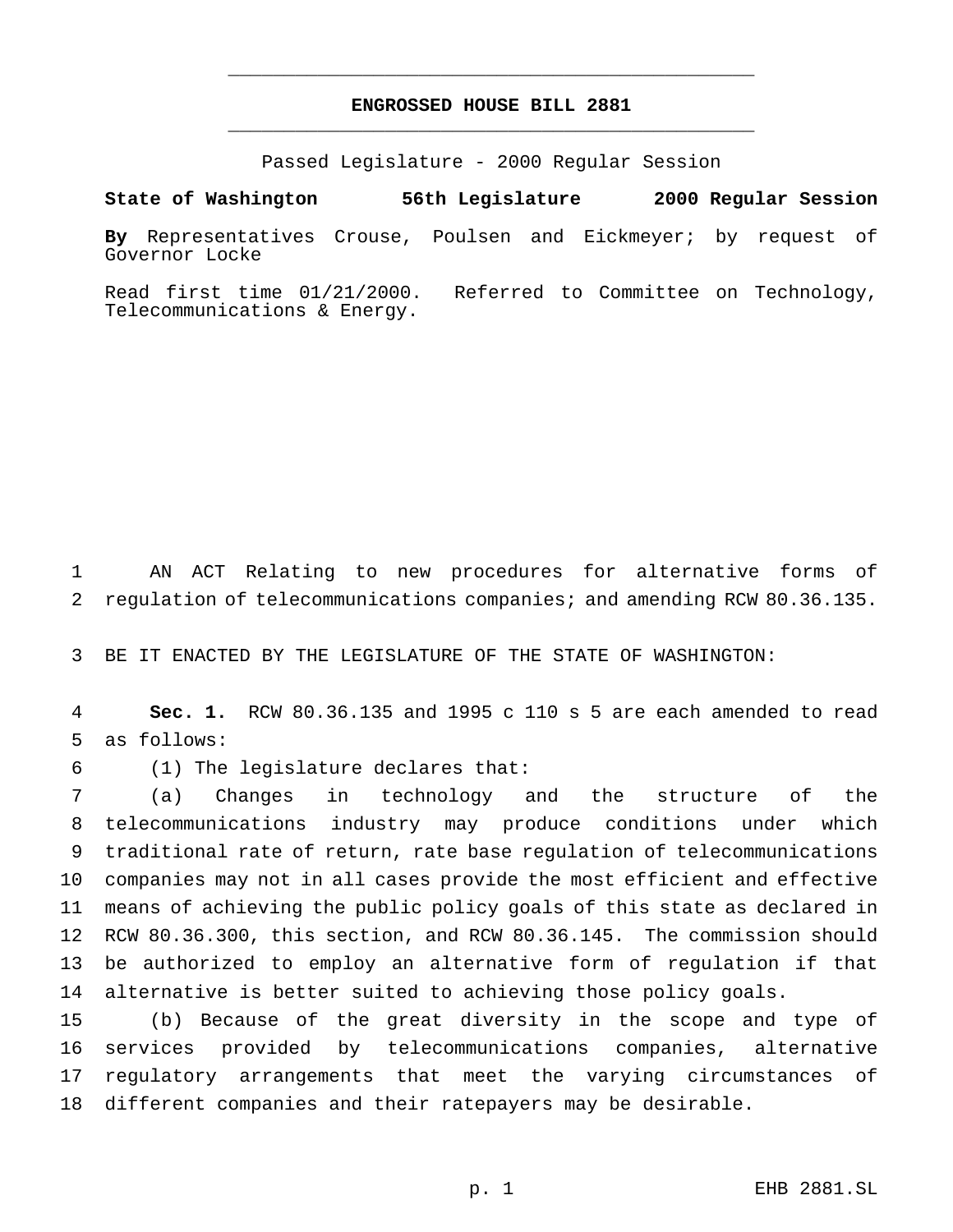(2) Subject to the conditions set forth in this chapter and RCW 80.04.130, the commission may regulate telecommunications companies 3 subject ((before July 23, 1989,)) to traditional rate of return, rate base regulation by authorizing an alternative form of regulation. The commission may determine the manner and extent of any alternative forms of regulation as may in the public interest be appropriate. In addition to the public policy goals declared in RCW 80.36.300, the commission shall consider, in determining the appropriateness of any proposed alternative form of regulation, whether it will:

10 (a) ((Reduce regulatory delay and costs;

11 (b) Encourage innovation in services;

12 (c) Promote efficiency;

 (d) Facilitate the broad dissemination of technological 14 improvements to all classes of ratepayers;

 (e) Enhance the ability of telecommunications companies to respond 16 to competition;

17 (f) Ensure that telecommunications companies do not have the opportunity to exercise substantial market power absent effective 19 competition or effective regulatory constraints; and

 $(q)$  Provide fair, just, and reasonable rates for all ratepayers. The commission shall make written findings of fact as to each of the above-stated policy goals in ruling on any proposed alternative 23 form of regulation)) Facilitate the broad deployment of technological improvements and advanced telecommunications services to underserved 25 areas or underserved customer classes;

26 (b) Improve the efficiency of the regulatory process;

 (c) Preserve or enhance the development of effective competition and protect against the exercise of market power during its 29 development;

 (d) Preserve or enhance service quality and protect against the 31 degradation of the quality or availability of efficient telecommunications services;

 (e) Provide for rates and charges that are fair, just, reasonable, 34 sufficient, and not unduly discriminatory or preferential; and

 (f) Not unduly or unreasonably prejudice or disadvantage any particular customer class.

 (3) A telecommunications company or companies subject to traditional rate of return, rate base regulation may petition the commission to establish an alternative form of regulation. The company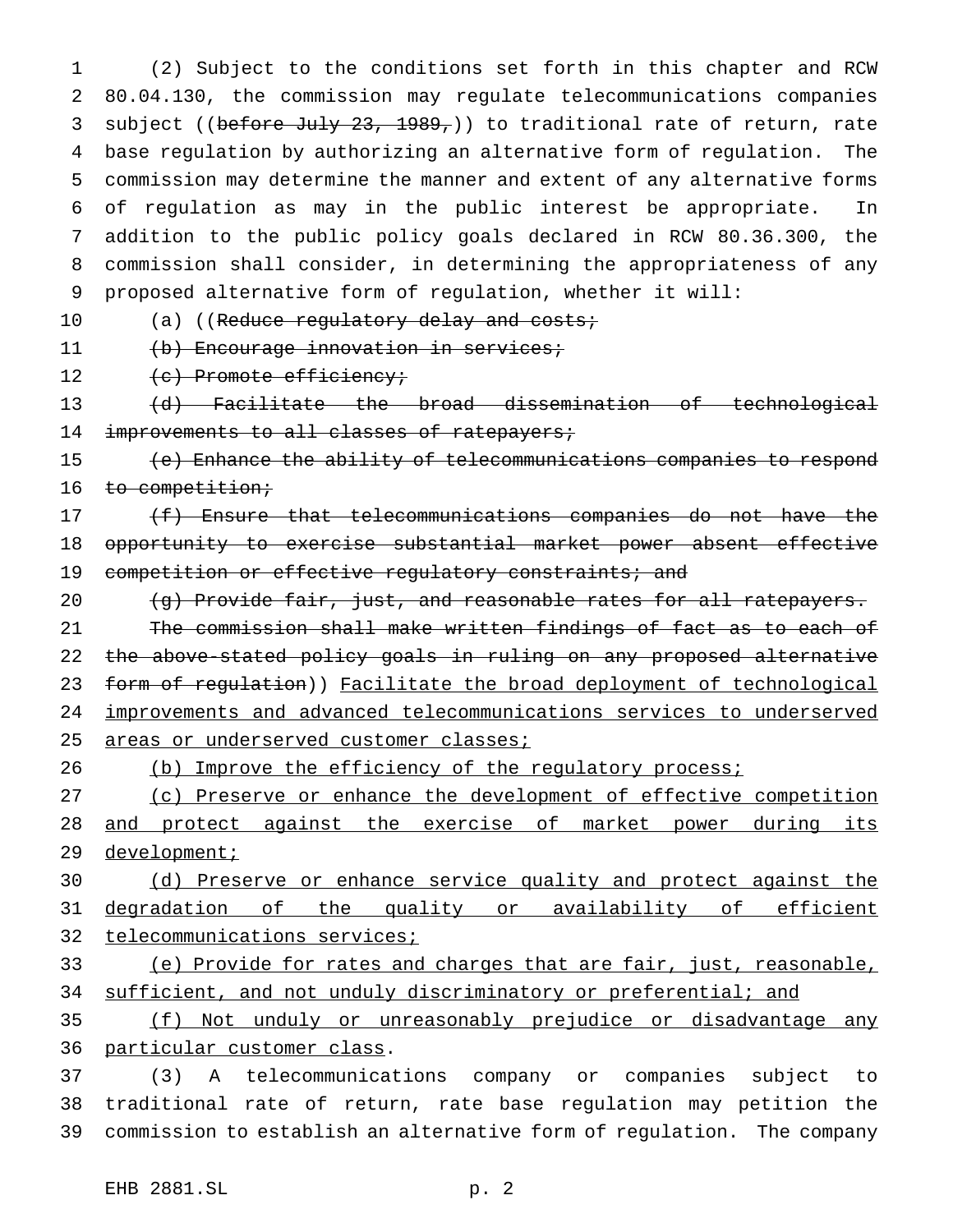1 or companies shall submit with the petition a plan for an alternative 2 form of regulation. The plan shall contain a proposal for transition 3 to the alternative form of regulation((- The commission shall review 4 and may modify or reject the proposed)) and the proposed duration of 5 the plan. The plan must also contain a proposal for ensuring adequate 6 carrier-to-carrier service quality, including service quality standards 7 or performance measures for interconnection, and appropriate 8 enforcement or remedial provisions in the event the company fails to 9 meet service quality standards or performance measures. The commission 10 also may initiate consideration of alternative forms of regulation for 11 a company or companies on its own motion. The commission ((may approve 12 the plan or modified plan and authorize its implementation, if it 13 finds, after notice and hearing, that the plan or modified plan:

14  $(a)$  Is in the public interest;

15 (b) Is necessary to respond to such changes in technology and the 16 structure of the intrastate telecommunications industry as are in fact 17 occurring;

 $18$  (c) Is better suited to achieving the policy goals set forth in RCW 19 80.36.300 and this section than the traditional rate of return, rate 20 base regulation;

21 (d) Ensures that ratepayers will benefit from any efficiency gains 22 and cost savings arising out of the regulatory change and will afford 23 ratepayers the opportunity to benefit from improvements in productivity 24 due to technological change;

25 (e) Will not result in a degradation of the quality or availability 26 of efficient telecommunications services;

27 (f) Will produce fair, just, and reasonable rates for 28 telecommunications services; and

 (g) Will not unduly or unreasonably prejudice or disadvantage any 30 particular customer class.)), after notice and hearing, shall issue an order accepting, modifying, or rejecting the plan within nine months 32 after the petition or motion is filed, unless extended by the commission for good cause. The commission shall order implementation 34 of the alternative plan of regulation unless it finds that, on balance, an alternative plan as proposed or modified fails to meet the considerations stated in subsection (2) of this section.

37 (4) Not later than sixty days from the entry of the commission's 38 order, the company or companies affected by the order may file with the 39 commission an election not to proceed with the alternative form of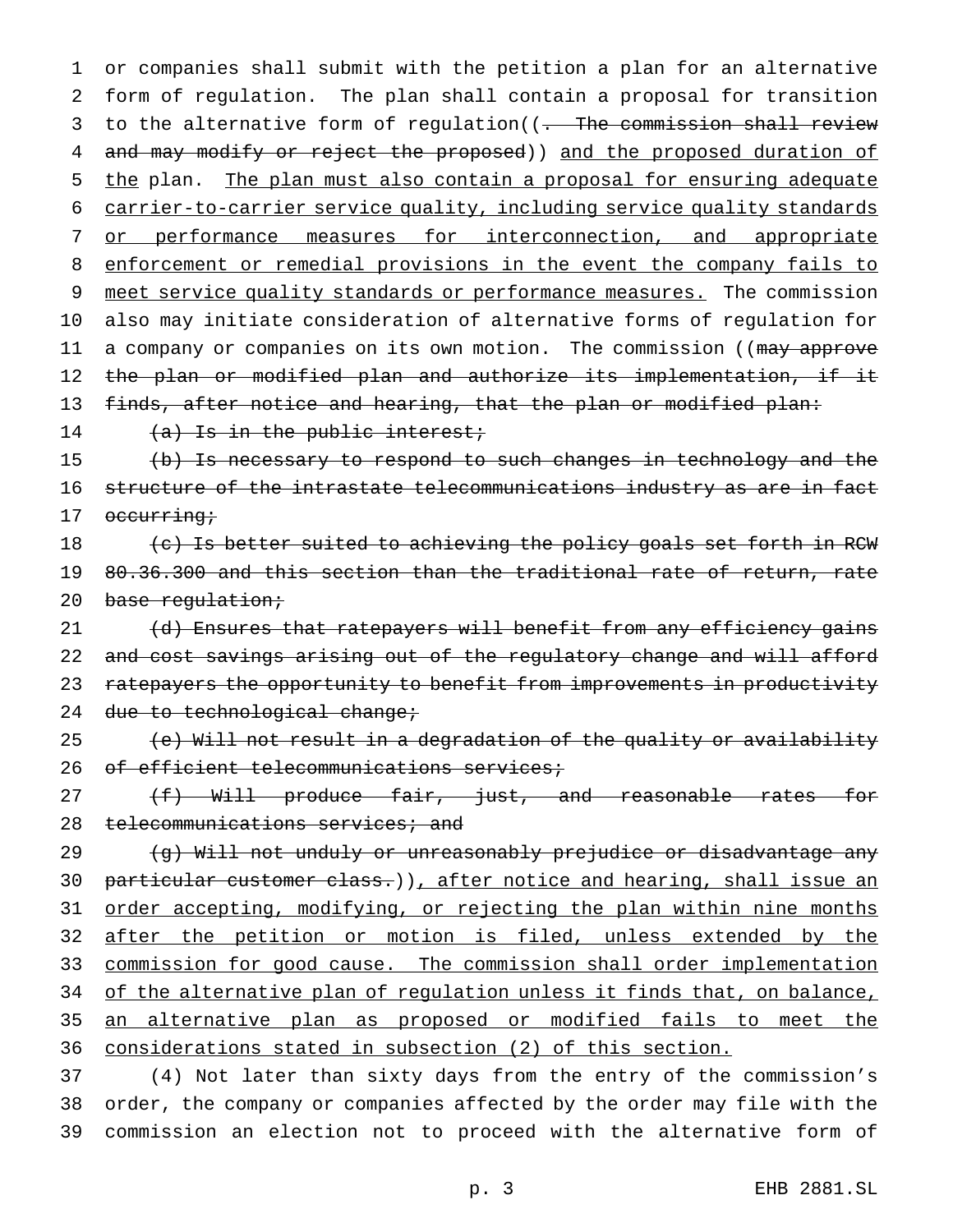1 regulation as authorized by the commission. ((If a company elects to appeal to the courts the final order of the commission authorizing an alternative form of regulation, it shall not change its election to 4 proceed or not proceed after the appeal is concluded. The pendency of a petition by a company for judicial review of the final order shall not serve to extend the sixty-day period.))

 (5) The commission may waive such regulatory requirements under Title 80 RCW for a telecommunications company subject to an alternative form of regulation as may be appropriate to facilitate the 10 implementation of this section((: PROVIDED, That the commission may not grant the authority to price list services except as provided in RCW 80.36.300 through 80.36.370, the regulatory flexibility act, nor 13 may it waive any statutory requirements or grants of legal rights to 14 any person contained in this chapter and chapter 80.04 RCW as amended, 15 except as otherwise expressly provided)). However, the commission may not waive any grant of legal rights to any person contained in this 17 chapter and chapter 80.04 RCW. The commission may waive different regulatory requirements for different companies or services if such different treatment is in the public interest.

20 (6) Upon petition by ((any person, or upon its own motion)) the 21 company, and after notice and hearing, the commission may rescind (( $\frac{1}{1+s}$ ) 22 approval of)) or modify an alternative form of regulation ((if, after notice and hearing, it finds that the conditions set forth in 24 subsection (3) of this section can no longer be satisfied. The commission or any person may file a complaint alleging that the rates charged by a telecommunications company under an alternative form of regulation are unfair, unjust, unreasonable, unduly discriminatory, or are otherwise not consistent with the requirements of chapter 101, Laws 29 of 1989: PROVIDED, That the complainant shall bear the burden of proving the allegations in the complaint)) in the manner requested by 31 the company.

 (7) The commission or any person may file a complaint under RCW 80.04.110 alleging that a telecommunications company under an 34 alternative form of regulation has not complied with the terms and conditions set forth in the alternative form of regulation. The complainant shall bear the burden of proving the allegations in the complaint.